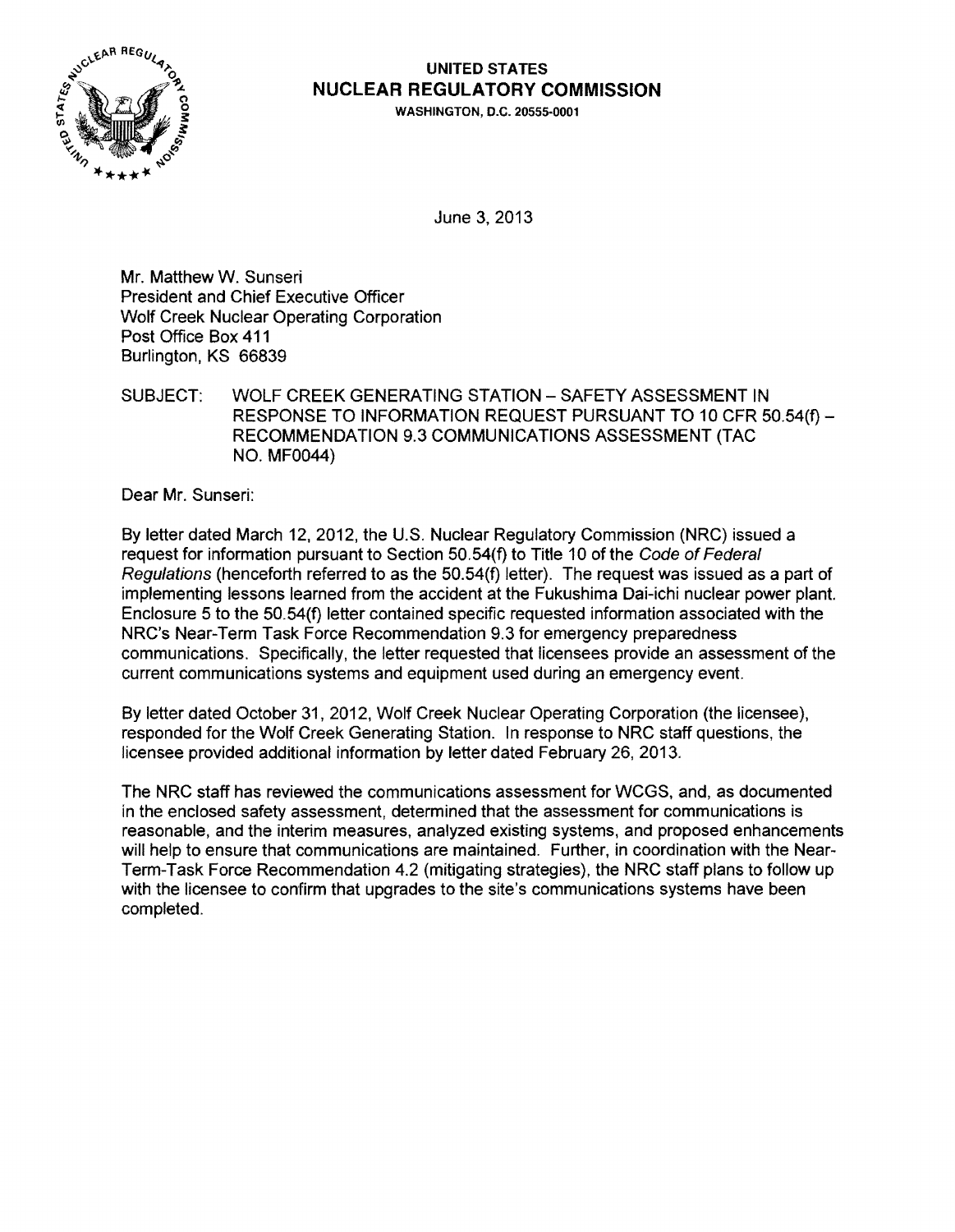M. Sunseri - 2 -

If you have any questions, please contact me at 301-415-2296 or via e-mail at fred.lyon@nrc.gov.

Sincerely,

Cftyon

Carl F. Lyon, Project Manager Plant Licensing Branch IV Division of Operating Reactor Licensing Office of Nuclear Reactor Regulation

Docket No. 50-482

Enclosure: As stated

cc w/encl: Distribution via Listserv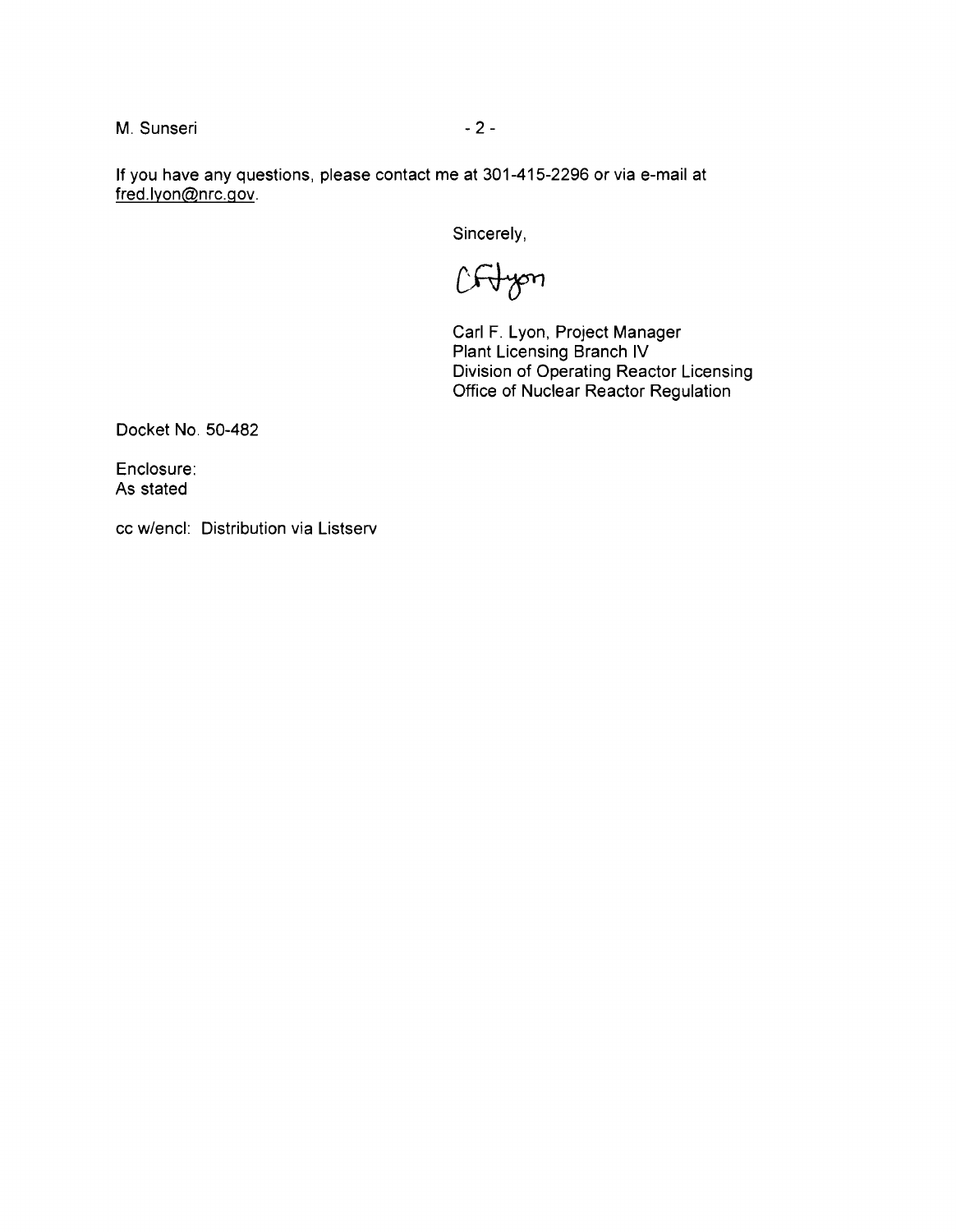

#### **UNITED STATES NUCLEAR REGULATORY COMMISSION** WASHINGTON, D.C. 20555-0001

## SAFETY ASSESSMENT BY THE OFFICE OF NUCLEAR REACTOR REGULATION

### REVIEW OF COMMUNICATIONS ASSESSMENT IN RESPONSE TO

## REQUEST FOR INFORMATION DATED MARCH 12,2012

### WOLF CREEK NUCLEAR OPERATING CORPORATION

### WOLF CREEK GENERATING STATION

DOCKET NO. SO-482

### 1.0 INTRODUCTION

By letter dated March 12, 2012 (Agencywide Documents Access and Management System (ADAMS) Accession No. ML 120S3A340), the U.S. Nuclear Regulatory Commission (NRC) issued a request for information pursuant to Section SO.S4(f) to Title 10 of the Code of Federal Regulations (10 CFR) (henceforth referred to as the SO.S4(f) letter). The request was issued as a part of implementing lessons learned from the accident at the Fukushima Dai-ichi nuclear power plant. Enclosure S to the SO.S4(f) letter contained specific requested information associated with the NRC's Near-Term Task Force Recommendation 9.3 for emergency preparedness communications. Specifically, the letter requested that licensees provide an assessment of the current communications systems and equipment used during an emergency event.

By letter dated October 31, 2012 (ADAMS Accession No. ML 12313A009), as supplemented by letter dated February 26, 2013 (ADAMS Accession No. ML13072A090), Wolf Creek Nuclear Operating Corporation (WCNOC), the licensee for Wolf Creek Generating Station (WCGS), provided an assessment of its communications capabilities in response to the NRC's request for information.

Within the licensee's response letter, an assessment of the current communications systems and equipment to be used during an emergency event was performed to identify any enhancements needed to ensure communications are maintained during and following a beyond design basis large-scale natural event. In this assessment, it was assumed that a largescale natural event causes: (1) a loss of all alternating current (ac) power, and (2) extensive damage to normal and emergency communications systems both onsite and in the area surrounding the site (i.e., within 25 miles of the site, consistent with the guidance endorsed by the NRC's letter dated May 1S, 2012'). Additionally, interim actions were identified by the licensee during the period of implementation of the planned improvements to the communications systems or procedures.

 $\mathbf{1}$ Skeen, D. L, U.S Nuclear Regulatory Commission, letter to Susan Perkins-Grew, Nuclear Energy Institute, "U.S. Nuclear Regulatory Commission Review of NEI12-01, 'Guideline for Assessing Beyond Design Basis Accident Response Staffing and Communications Capabilities,' Revision 0," dated May 2012," dated May 15, 2012 (ADAMS Accession No. ML 12131A043).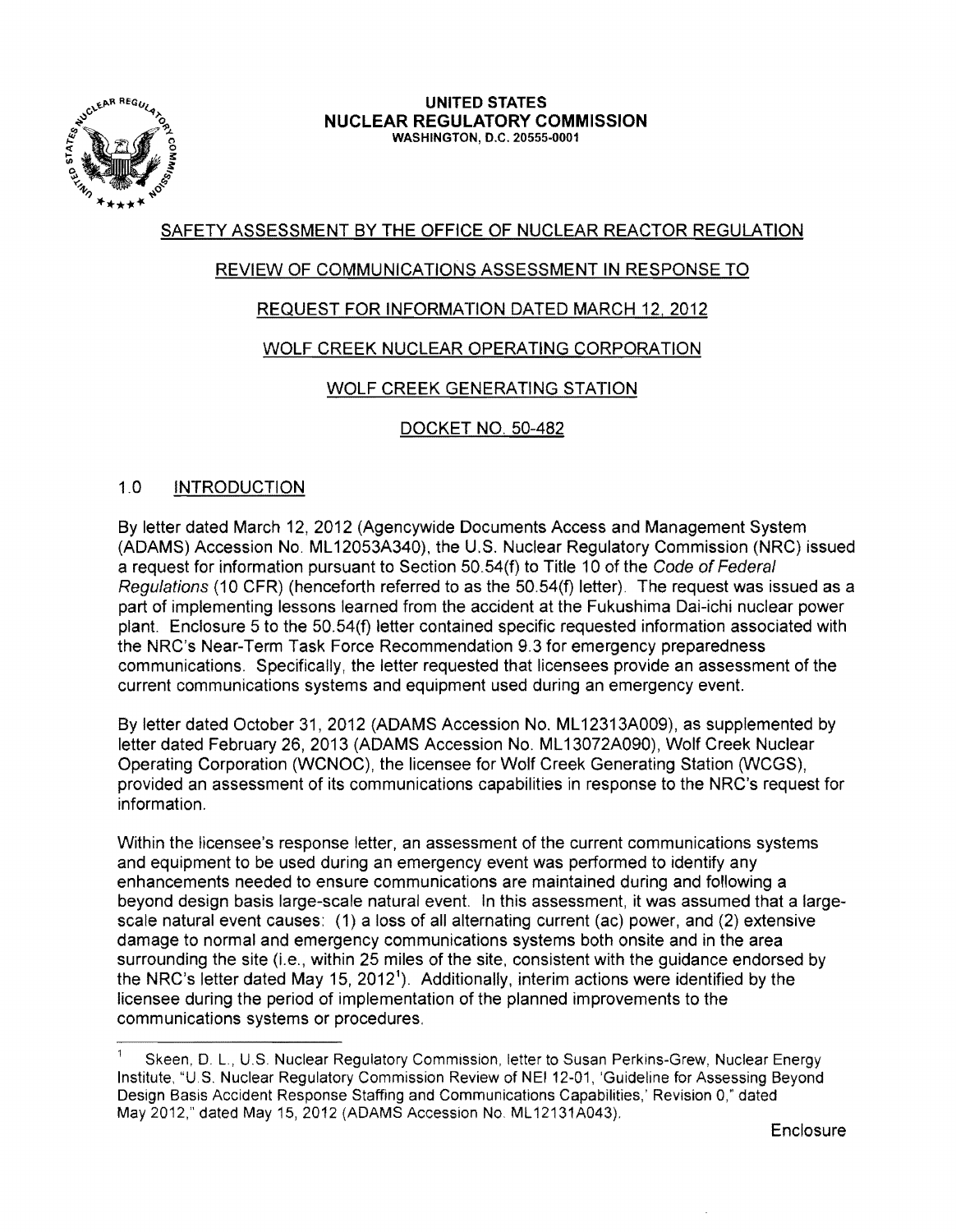#### 1.1 Background

On March 12, 2012, the NRC issued a letter entitled "Request for Information Pursuant to Title 10 of the Code of Federal Regulations SO.S4(f) regarding Recommendations 2.1, 2.3, and 9.3, of the Near-Term Task Force Review of Insights from the Fukushima Dai-ichi Accident." In accordance with 10 CFR SO.S4(f), addressees were requested to submit a written response to the information requests within 90 days.

The SO.S4(f) letter stated that if an addressee cannot meet the requested response date, then the addressee must respond within 60 days of the date of the letter, and describe the alternative course of action that it proposes to take, including any estimated completion date. By letter dated May 9, 2012 (ADAMS Accession No. ML 12138A012), the licensee committed to submitting its completed communications assessment and implementation schedule by October 31, 2012. By letter dated June 6, 2012 (ADAMS Accession No. ML12165A579), the licensee also provided a description of any interim actions (discussed in further detail in Section 3.0) that have been taken or are planned to be taken to enhance existing communications systems power supplies until the communications assessment and the resulting actions are complete. The NRC staff found the proposed schedule acceptable by letter dated July 26, 2012 (ADAMS Accession No. ML12200A106).

Enclosure S of the SO.S4(f) letter contained specific requested information associated with NRC's Near-Term Task Force Recommendation 9.3 for emergency preparedness communications. Specifically, the letter requested that licensees provide an assessment of the current communications systems and equipment used during an emergency event to identify any enhancements that may be needed to ensure communications are maintained during a large-scale natural event and subsequent loss of ac power. The licensee's assessment should:

- identify any planned or potential improvements to existing onsite communications systems and their required normal and/or backup power supplies;
- identify any planned or potential improvements to existing offsite communications systems and their required normal and/or backup power supplies;
- provide a description of any new communications system(s) or technologies that will be deployed based upon a large-scale natural event and extensive damage to normal and emergency communications systems both onsite and offsite; and
- provide a description of how the new and/or improved systems and power supplies will be able to provide for communications during a loss of all ac power.

The SO.S4(f) letter also requested the licensees to:

- describe any interim actions that have been taken or are planned to be taken to enhance existing communications systems power supplies until the communications assessment and the resulting actions are complete; and
- provide an implementation schedule of the time needed to conduct and implement the results of the communications assessment.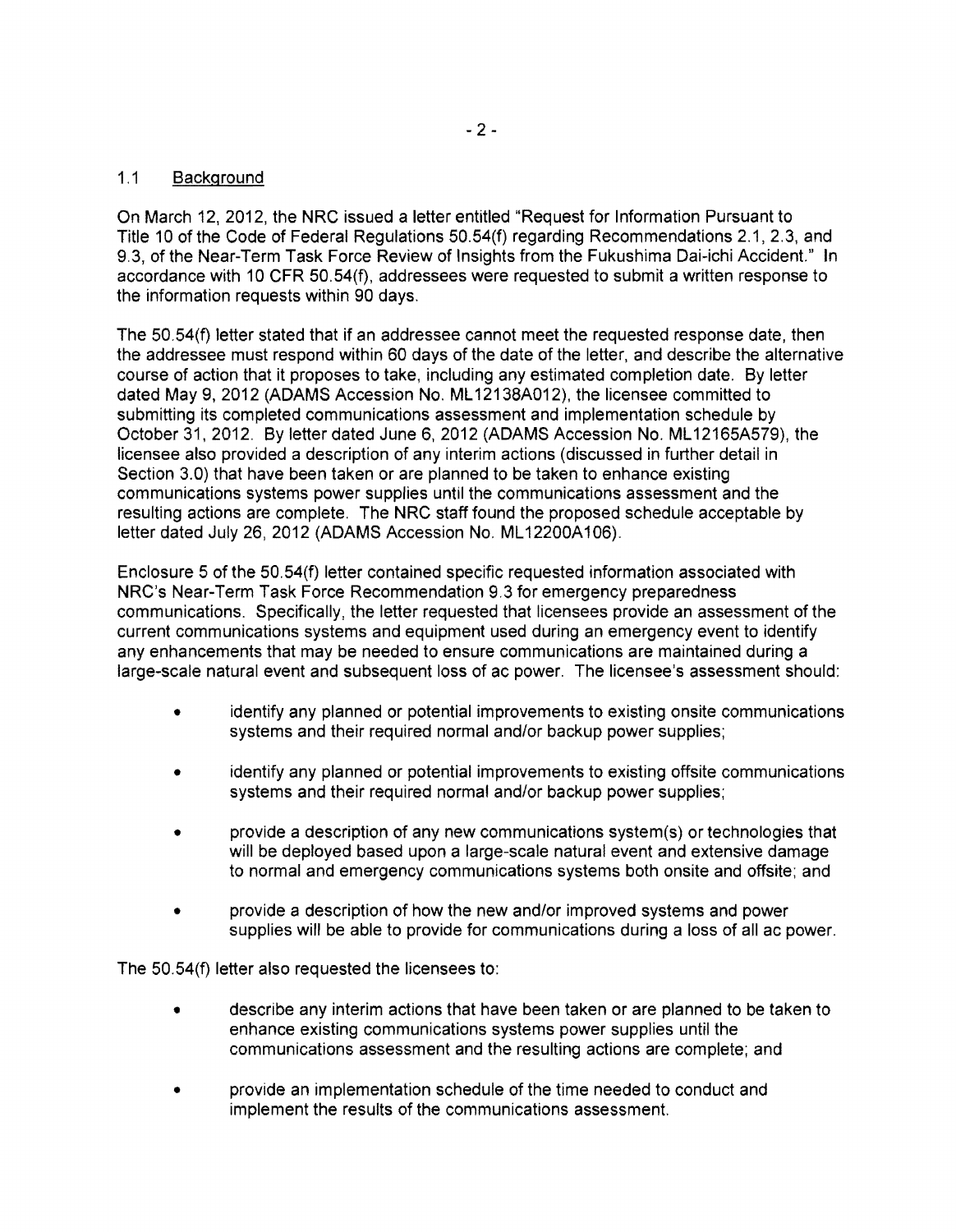#### 2.0 REGULATORY EVALUATION

The NRC staff reviewed the licensee's responses to the 50.54{f) letter against the regulations and guidance described below.

#### 2.1 Regulations

Section 50.47, "Emergency plans," of 10 CFR Part 50, sets forth emergency plan requirements for nuclear power plant facilities.

Section 50.47(b) establishes the standards that the onsite and offsite emergency response plans must meet for NRC staff to make a positive finding that there is reasonable assurance that the licensee can and will take adequate protective measures in the event of a radiological emergency. Planning Standard (6) of this section requires that a licensee's emergency response plan contain provisions for communications among principal response organizations to emergency personnel and to the public. Planning Standard (8) requires that adequate emergency facilities and equipment to support emergency response are provided and maintained.

Section IV.O, "Notification Procedures," of Appendix E, "Emergency Planning and Preparedness for Production and Utilization Facilities," to 10 CFR Part 50, requires that a licensee have the capability to notify responsible State and local governmental agencies within 15 minutes after declaring an emergency. The design objective of the prompt public alert and notification system shall be to have the capability to complete the initial alerting and initiate notification of the public within the plume exposure pathway within about 15 minutes. This alerting and notification capability will include a backup method of public alerting and notification.

Section IV.E, "Emergency Facilities and Equipment," of Appendix E to 10 CFR Part 50, states that adequate provisions shall be made and described for emergency facilities including at least one onsite and one offsite communications system; and each system shall have a backup power source. These arrangements will include:

- a. Provision for communications with contiguous State/local governments within the plume exposure pathway emergency planning zone.
- b. Provision for communications with Federal emergency response organizations.
- c. Provision for communications among the nuclear power reactor control room, the onsite technical support center, and the emergency operations facility; and among the nuclear facility, the principal State and local emergency operations centers, and the field assessment teams.
- d. Provisions for communications by the licensee with NRC Headquarters and the appropriate NRC Regional Office Operations Center from the nuclear power reactor control room, the onsite technical support center, and the emergency operations facility.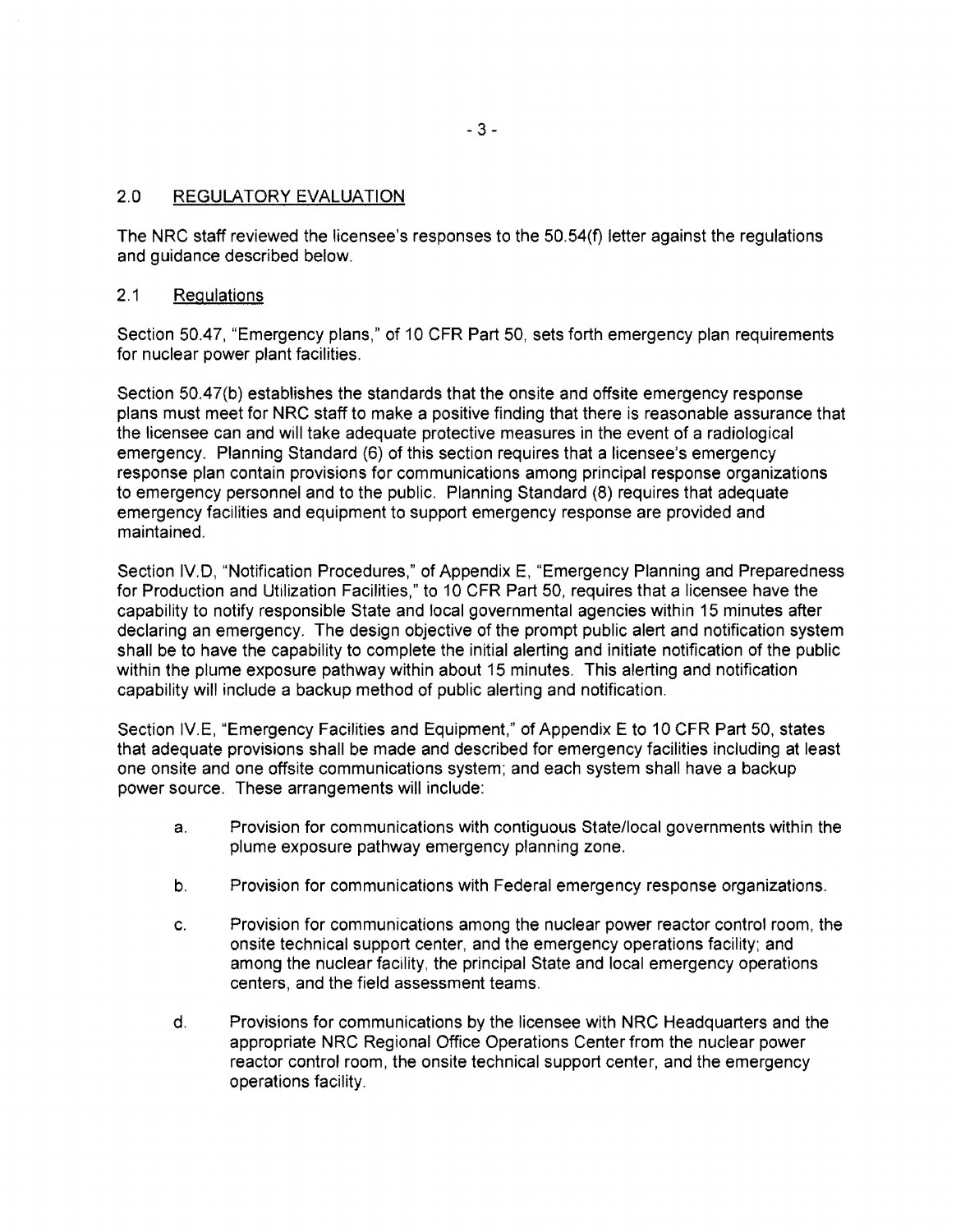### 2.2 Guidance

Nuclear Energy Institute (NEI) 12-01, Revision 0, "Guideline for Assessing Beyond Design Basis Accident Response Staffing and Communications Capabilities," dated May 2012, presents a methodology for licensees to analyze their ability to perform critical communications during and after a large-scale natural event. The NRC staff has previously reviewed NEI 12-01 (ADAMS Accession No. ML 12131A043), and determined that it was an acceptable method for licensees to use in responding to the SO.S4(f) letter.

The NRC staff reviewed the licensee's analyses against the assumptions and guidance within NEI 12-01, Sections 2.2, 2.4, and 4. These sections provide a discussion on the assumptions and criteria to be used for a communications assessment.

### 3.0 TECHNICAL EVALUATION

In its October 31,2012, letter, as supplemented by letter dated February 26,2013, the licensee submitted its assessment of communications assuming a large-scale natural event, which would lead to an extended loss of all ac power. This letter included a discussion of required communications links, primary and backup methods of communications, and any identified improvements.

#### 3.1 Communication Areas Reviewed

#### 3.1.1 Communication Links

WCGS currently has communications capabilities with offsite resource organizations (OROs), the NRC, between licensee emergency response facilities, with field and offsite monitoring teams, and with in-plant and offsite licensee emergency response organization staff. As part of its communications assessment, the licensee has determined that many of the communications equipment described in its emergency plan can be assumed to not be available. However, certain existing onsite communications system equipment such as radio-to-radio communications would be available after implementation of planned enhancements, for some communication links listed above given a seismic, high-wind, or flooding event. The field monitoring team will have radio-to-radio and satellite communications available. The availability of these systems was determined by evaluating the equipment against seismic, flooding, and high-wind events. The final location of the equipment will be consistent with criteria contained within NEI 12-06, "Diverse and Flexible Coping Strategies (FLEX) Implementation Guide," May 2012 (ADAMS Accession No. ML12143A232). In addition, NEI 12-01 discusses that this FLEX criteria is a reasonable definition of protectiveness.

As an interim measure prior to the implementation of all planned enhancements, the licensee purchased portable satellite phones and batteries. These portable satellite phones have been ordered and are available for use onsite. Existing radio-to-radio communications are available to allow for onsite communications. The satellite phones are in water- and impact-resistant cases and site communications equipment is stored in diverse locations onsite, if not stored within the control room, technical support center, or emergency operations facility. Portable radios are existing site equipment and laminated usage aids are included with each satellite phone.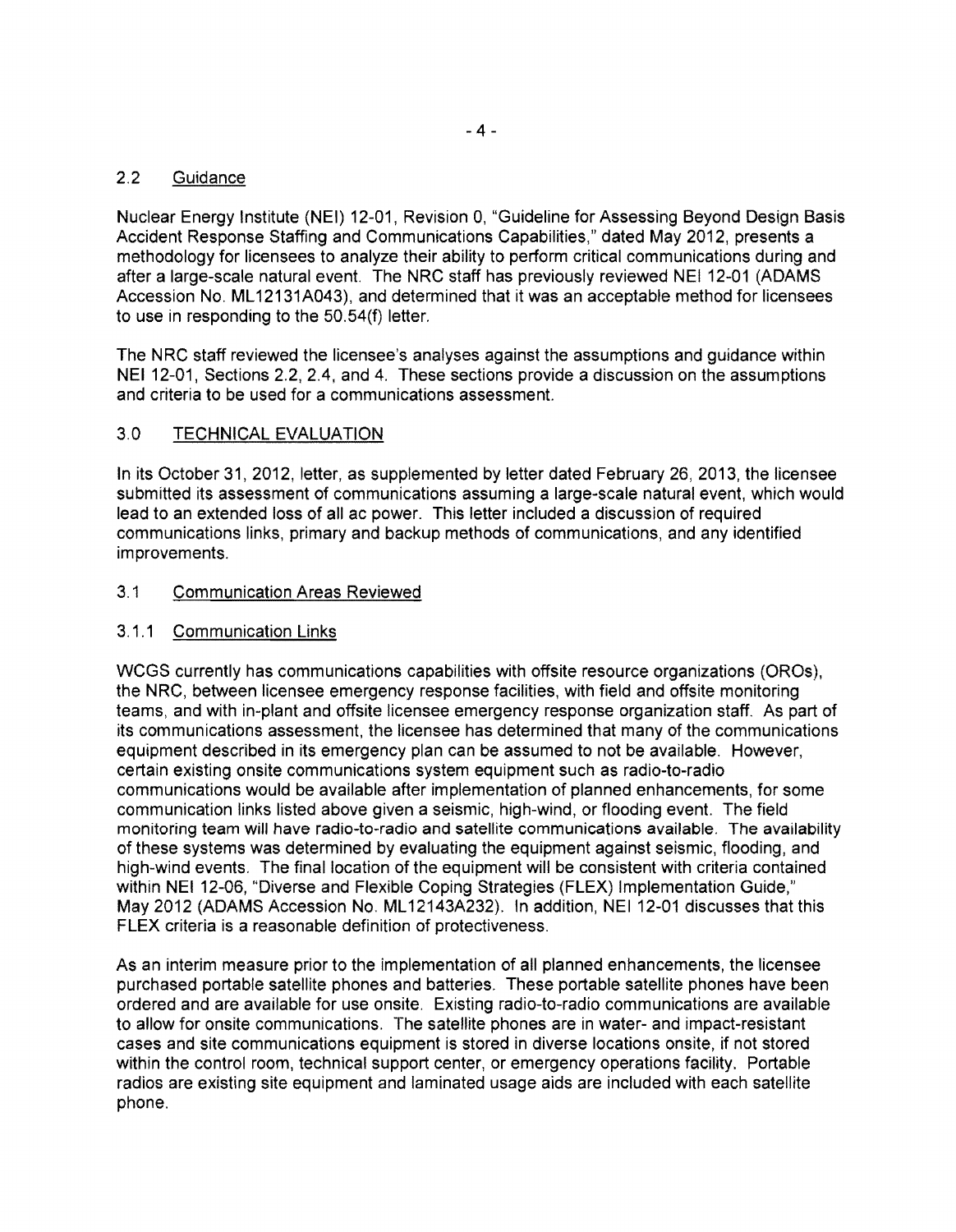As the planned enhancement, the licensee is enhancing the communication links outlined in Section 4 of NEI 12-01. Satellite phones in conjunction with radios will be utilized as one of the key methods for maintaining each offsite communication link. Communications onsite will primarily utilize radio-to-radio communications<sup>2</sup>. These satellite telephones will be enhanced by modifications resulting from analyses to add external satellite antennas and recharging stations to the technical support center, emergency operations center, and control room. The radios will be enhanced by the evaluation of additional portable generators to be used for charging batteries and by assessing its storage under FLEX. The licensee also confirmed that communications with OROs will be maintained with portable satellite phones at these offsite locations. The licensee will put these enhancements in place in alignment with FLEX.

The NRC staff has reviewed the licensee's expected communications links within its communications assessment. In reviewing the licensee's submittal, the NRC staff considered whether it is reasonable that each communication link can be maintained, after the implementation of all planned enhancements, in accordance with the NRC-endorsed guidance of NEI 12-01. The satellite telephones are expected to help maintain communications offsite by their ability to function without infrastructure postulated to be damaged by a large-scale natural event. The site radios will help ensure communications offsite and in areas of the plant due its ability for these radios to communicate without repeaters. The NRC staff concludes that since the licensee's assessment for the availability of communications systems is reasonable, and planned enhancements are to be made for communications areas to help ensure reliability, the licensee's interim measures and proposed enhancements will help to ensure that communications are maintained consistent with the assumptions in the NRC-endorsed guidance of NEI 12-01.

### 3,1.2 Equipment Location

WCNOC has analyzed the survivability of its existing equipment for large-scale natural events by analyzing it to be protective against seismic, wind, and flooding, Enhancements to equipment protection will be made by storing eqUipment in accordance with **FLEX** criteria, This **FLEX** criterion was also used to determine ancillary equipment storage locations, including the batteries and battery chargers that will be used to support the interim measures and/or planned enhancements. The determination of final storage locations of communications equipment will be completed in alignment with **FLEX** (interim equipment storage locations include emergency response facilities).

The NRC staff reviewed the licensee's submittal and verified that the licensee has considered the equipment location and protection contained within the NRC-endorsed guidance of NEI 12-01. The NRC staff also verified that all equipment discussed in Section 3.1.1 of this document has been analyzed to be available after a large-scale natural event or would be stored in a reasonably protected area from seismic, flooding, and high-wind events as discussed in NEI 12-01. The NRC staff also ensured that ancillary equipment such as batteries also would be protected from seismic, flooding, and high-wind events.

The licensee's October 31, 2012 submittal discusses that potential improvements for the public address system, and replacement of the plant private branch exchange system with a voice over internet protocol phone system would help communications onsite. These systems would help augment communications onsite. 2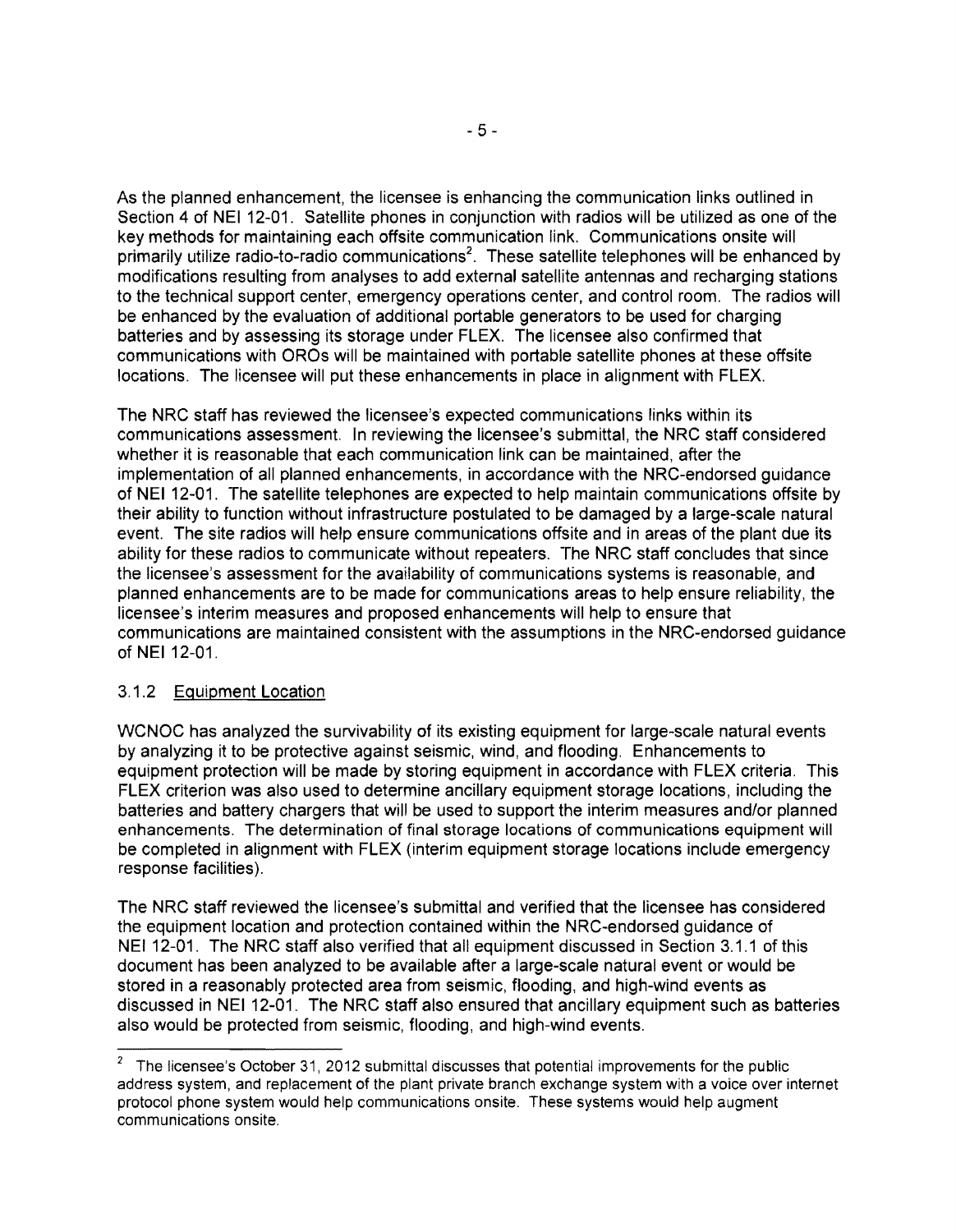Based on this review, the NRC staff considers the licensee's analysis of communications assessment equipment survivability and proposed enhancements for equipment location to be consistent with the NRC-endorsed guidance of NEI 12-01. This determination of equipment protection supports the conclusion that these measures will help to ensure communications equipment availability for a large-scale natural event.

### 3.1.3 Equipment Power and Fuel

WCNOC has analyzed the availability of its communications system power supplies following the loss of all ac power. The licensee has proposed a combination of batteries and generators to power site communications equipment, including the satellite phones and radios, and has procured extra batteries for this equipment. The site strategies will result in: (1) radios having an adequate battery supply for 24 hours; (2) each satellite phone having a spare battery and the ability to charge batteries while in operation; (3) a generator to charge batteries; and (4) large amounts of fuel for the generator to charge batteries. It is expected that this equipment has power to support communications, based on assumptions for impeded site access. The licensee is planning on having these enhancements to the communication system power supplies completed in alignment with FLEX.

The NRC staff has reviewed the licensee's communications assessment power supplies. In reviewing its submittal, the NRC staff concludes that it is reasonable that power for the existing equipment and proposed enhancement equipment, as listed in Section 3.1.1 of this document, would remain available for a 24-hour duration, based on the availability of extra batteries and generator fuel, and planned proceduralization of generator fueling strategies. Additionally, the licensee's proposed enhancement is in accordance with the NRC-endorsed guidance of NEI 12-01.

Based on this review, the NRC staff considers the licensee's analysis of equipment power and proposed enhancements for equipment power to be consistent with the NRC-endorsed guidance NEI 12-01. This determination of available equipment power supports the conclusion that these measures will help to ensure communications equipment functionality for a largescale natural event.

### 3.1.4 Proceduralization and Training

WCNOC has confirmed that it will develop protocols for the shared usage of communications capabilities in alignment with FLEX. The licensee also plans on implementing programmatic control strategies for communications equipment. These procedures will be in-place in alignment with FLEX, and includes new or modified procedures for inventory checks and maintenance. The licensee's staff will receive training on this communications equipment location and use through emergency plan drills.

Existing site procedures allow for the use of portable radios to provide for notification to plant employees if the public address system is non-functional after a large-scale natural event. The licensee also has procedures in place for emergency response organization staff self-activation due to significant natural disasters. These existing site procedures will activate the offsite emergency response organization and notify plant staff.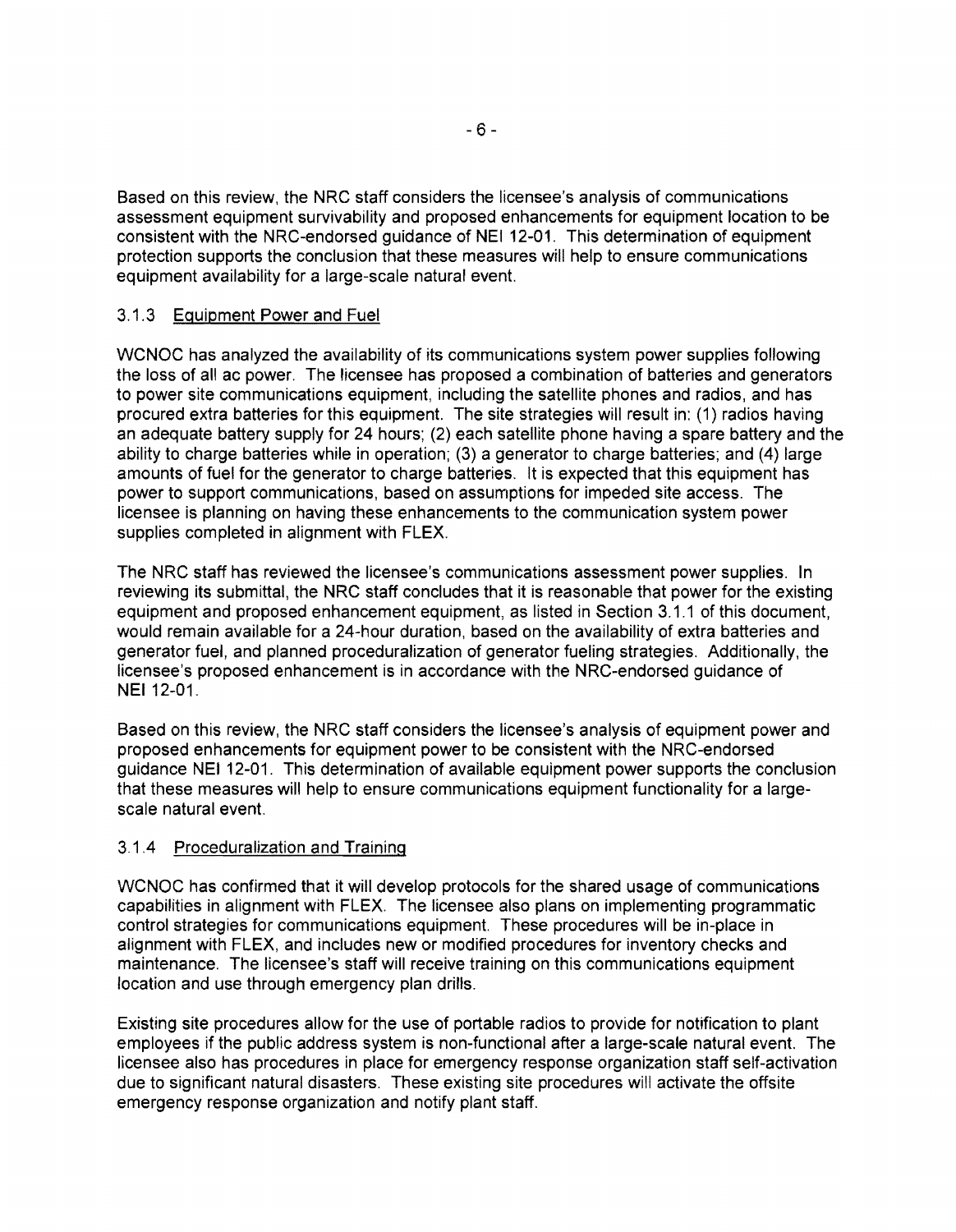The NRC staff reviewed the licensee's commitments on the planned quality assurance and maintenance of the equipment and licensee staff training on the use of this equipment. The NRC staff determined that the licensee's submittal is in accordance with the NRC-endorsed guidance of NEI 12-01.

Based on this review, the NRC staff considers the licensee's planned proceduralization of equipment use and licensee staff training to be consistent with the NRC-endorsed guidance of NEI 12-01. This determination of equipment availability and functionality supports the conclusion that these measures will help to ensure communications equipment functionality for a large-scale natural event.

#### 3.2 Regulatory Commitments

The licensee made regulatory commitments in Attachment IV of its submittal dated October 31, 2012, in response to the March 12, 2012, request for information.

The NRC staff's review did not solely rely on the licensee's regulatory commitments for determination of the acceptability of the licensee's communications assessment and the interim measures, analyzed existing systems, and proposed enhancements for the site. The regulatory commitments do not warrant the creation of regulatory requirements (items requiring prior NRC approval of subsequent changes).

#### 4.0 CONCLUSION

The NRC staff has reviewed the licensee's communications assessment for communications with or among: OROs, the NRC, licensee emergency response facilities, field and offsite monitoring teams, and on-site and in-plant response teams. In reviewing the licensee's submittal, the NRC staff considered a number of factors, outlined above, and determined that its assessment of existing equipment, proposed enhancements, and interim actions was in accordance with the NRC-endorsed guidance of NEI 12-01. The NRC staff concludes that the licensee's assessment for communications is reasonable, and the licensee's interim measures, analyzed existing systems, and proposed enhancements will help to ensure that communications are maintained. Further, in coordination with the Near-Term Task Force Recommendation 4.2 (mitigating strategies), the NRC staff plans to follow up with the licensee to confirm that upgrades to the site's communications systems have been completed.

| <b>Principal Contributors:</b> | R. Chang, NSIR/NRLB    |  |
|--------------------------------|------------------------|--|
|                                | E. Robinson, NSIR/NRLB |  |

Date: June 3, 2013